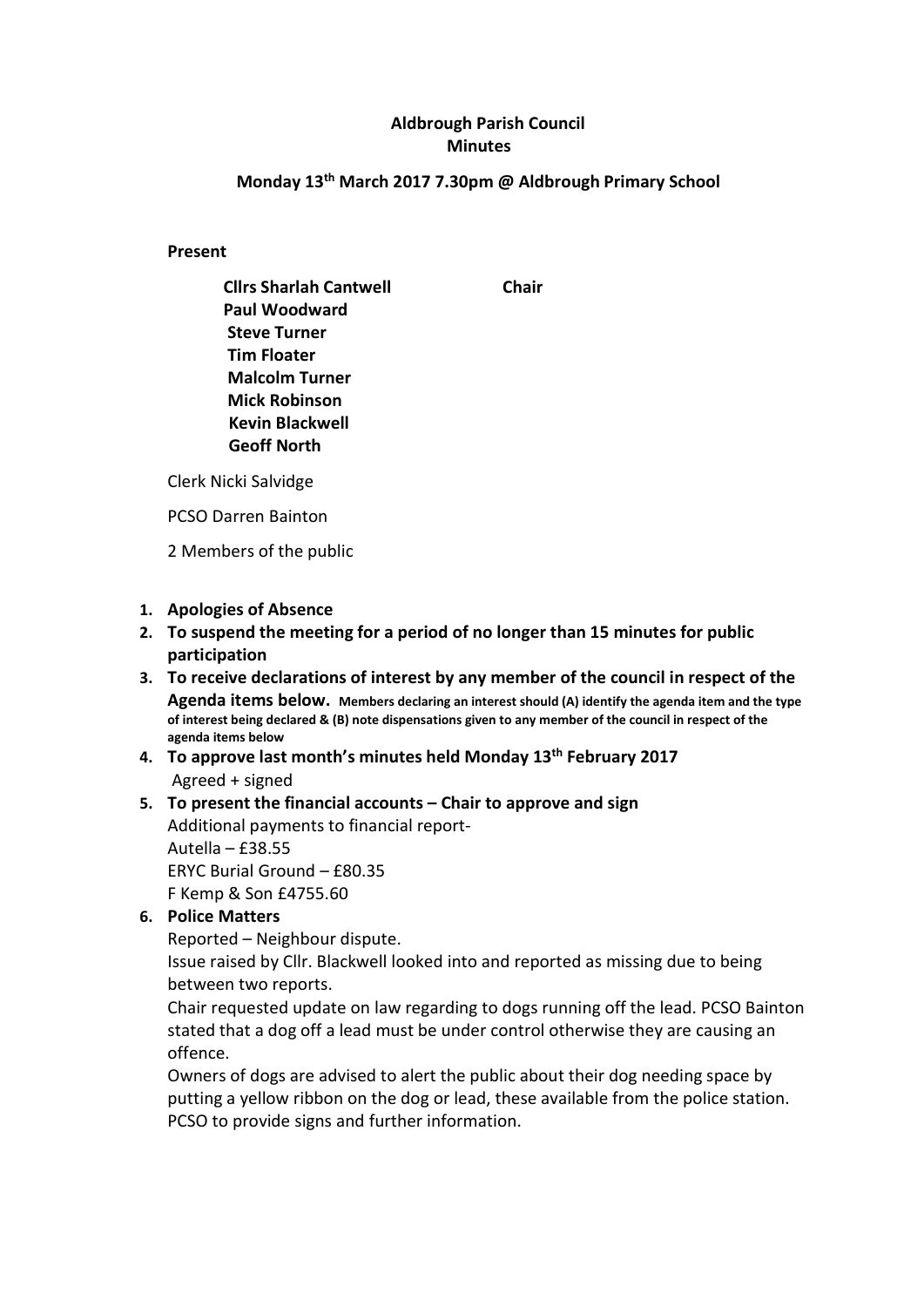Parking continues to be a problem especially Carlton Lane. Frying Farmer has now put signs in their window to tell people parking available in the George & Dragon car park.

Cllr. Robinson reported that cars going along Hornsea road towards Hornsea sometimes cross or straddle the give way lines at end of Carlton lane instead of stopping if the road is not clear. This is very dangerous as if someone's pulling up to Hornsea road from Carlton lane they could easily have the front of their vehicle hit .Cllr Woodward said he has to do it on a regular basis because cars coming from Hornsea pull into the middle of the road to pass parked vehicles instead of waiting.

## 7. Matters arising – Chair to receive updates on 'Resolves'

Elm tree damage to footpath by installation of electric – reported and path inspected Hedge and path Carlton Lane – Cllr S Turner to ask Alan

Bins – No Response

Parking for chip shop – Clerk has written to owners no response, Cllr Holtby has spoken to the enforcement officer at ERYC who has found no evidence regarding plans made for parking. Issue of parking will be checked by Streetscene. Advantis re plants – Clerk has written to them, no response

#### Road sweeper Carlton Lane- ordered

Light for De fib – School property manager contacted by Cllr Holtby and will see how this can be arranged. Cllr Woodward stated that they would not light as it would increase the risk of vandalism. To date the DE-Fib yet to be used.

Dog Fouling – Details of report to be sent to David Howleston. Cannot provide cctv for us, need to report the dog owners to enforcement officers. Clerk to invite Mr Howleston to next meeting. Clerk to look into additional dog waste bins.

Elm tree, dumping of rubbish – they need to look at who's land if it's their own rubbish they burning, if fly tipping evidence required. The wall has been reduced further by 3 or 4 courses.

Allotment payments- 5 payments received so far, hedges cut report from Steve. Culvert Seaside Road- Cllr Robinson has met with Neil Agar and Cllr Holtby regarding this, Cllr Robinson reported that despite initial reservations Neil Ager admitted that there is some issues and some dyke clearing needs to take place, letters will be sent to those responsible. Cllr Robinson requested copy of report be sent to the clerk to evidence Parish Councils attempts should flooding occur there in the future. Cemetery grass verge- still trying to find the right person to report to.

Citizen advice – Cllr Holtby has spoken to the ERYC finance department regarding our letter and they can see no reason why we should pay the shortfall.

Biomass – being built to plan. Concern still over what is to be burnt and amount of Lorries which will be used to transport fuel for burning believed to be being brought in from Europe to the docks in Hull.

## 8. Planning Applications

No update

## 9. Correspondence

Booking form for School hall – clerk has dealt with.

#### 10. Any Other Business

Drain covers missing on the gas site road has been reported. Concern raised that people shouldn't be using the road as it is private. Cllr. Blackwell to report to SSE.